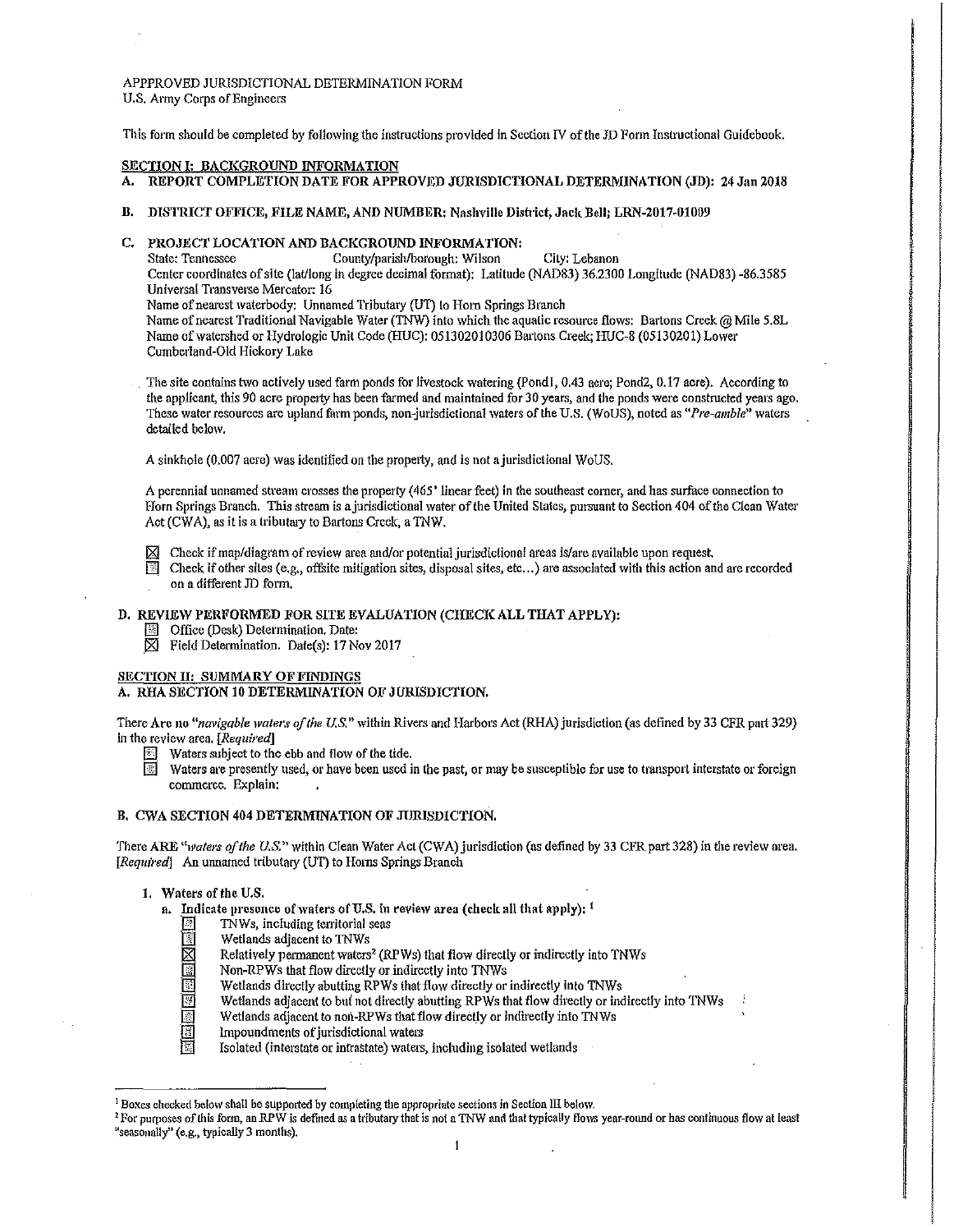b. Identify (estimate) size of waters of the U.S. in the review area: perennial stream 465 linear feet:  $2'-6'$  width (ft) and/or 0.043 acres.

c. Limits (boundaries) of jurisdiction based on: UT tributary has an established OI-IWM, a defined channel; base flow observation, sediment sorting, alluvial deposits, presence of fish and macro-invertebrates,

Elevation of established OHWM (if known): unknown

- 2. Non-regulated waters/wetlands (check if applicable):<sup>3</sup>  $\boxtimes$  Potentially jurisdictional waters and/or wetlands wet
	- Potentially jurisdictional waters and/or wetlands were assessed within the review area and determined to be not jurisdictional. Explain: Two farm ponds excavated upland for the sole purpose to provide livestock watering on an active farm. The ponds are non-jurisdictional waters; and have no surface connection to a TNW. There are no wetlands onsite. The one sinkhole identified is non-jurisdictional, as it has no stream features. There is no surface connection to any TNW.

Pond1 (0.43 acre) and Pond2 (0.17 acre) were constructed upland for the purpose of livestock watering. Pond1 and Pond2 are not WoUS based on the preamble of 33 CFR 328, published in Federal Register Volume 51, Number219, on November 13, 1986 (page 41217), which states:

I

**International** 

*"For clarification, it should be noted that we generally do not consider the following waters to be Waters* of the United States.... (c) artificial lakes and ponds created by the excavation and/or diking of dry land to collect and retain water which are used exclusively for such purposes as stock watering, irrigation, *settling basins* 01• rfce *growing".* 

The sinkhole (0.007 acre) bas no stream features, nor surface connection to any TNW.

#### SECTION III: CWA ANALYSIS

#### A. TNWs AND WETLANDS ADJACENT TO TNWs

The agencies will assert jurisdiction over TNWs and wetlands adjacent to TNWs. If the aquatic resource is a TNW, complete Section  $\text{II1},\text{A1}$  and Section  $\text{III},\text{D1}$ , only; if the aquatic resource is a wetland adjacent to a TNW, complete Sections III.A.1 and 2 and Section III.D.1.; otherwise, see Section III.B below.

1. TNW Identify TNW:

Summarize rationale supporting determination:

2. Wetland adjacent to TNW Summarize rationale supporting conclusion that wetland is "adjacent":

#### B. CHARACTERISTICS OF TRIBUTARY (THAT IS NOT A TNW) AND ITS ADJACENT WETLANDS (IF ANY):

This section summarizes information regarding characteristics of the tributary and its adjacent wetlands, if any, and it helps determine whether or not the standards for jurisdiction established under *Rapanos* have been met.

The agencies will assert jurisdiction over non-navigable tributaries of TNWs where the tributaries are "relatively permanent waters" (RPWs), i.e. tributaries that typically flow year-round or have continuous flow at least seasonally (e.g., typically 3 1nonths), A lvetland that directly abuts an RPW is also jurisdictional, If the aquatic resource is not a TNW, but has year-round (perennial) flow, skip to Section III.D.2. If the aquatic resource is a wetland directly abutting a tributary with perennial flow, skip to Section III.D.4.

A wetland that is adjacent to but that does not directly abut an RPW requires a significant nexus evaluation. Corps districts and EPA regions will include in the record any available information that documents the existence of a significant nexus between a relatively permanent tributary that is not perennial (and its adjacent wetlands if any) and a traditional navigable water, even though a significant nexus finding is not required as a matter of law.

If the waterbody<sup>4</sup> is not an RPW, or a wetland directly abutting an RPW, a JD will require additional data to determine if the waterbody has a significant nexus with a TNW. If the tributary has adjacent wetlands, the significant nexus evaluation must consider the tributary in combination with all of its adjacent wetlands. This significant nexus evaluation that combines, for analytical purposes, the tributary and all of its adjacent wetlands is used whether the review area identified in the JD request is the tributary, or its adjacent wetlands, or both.

<sup>&</sup>lt;sup>3</sup> Supporting documentation is presented in Section III.F.<br><sup>4</sup> Note that the Instructional Guidebook contains additional information regarding swales, ditches, washes, and erosional features generally and in the arid West.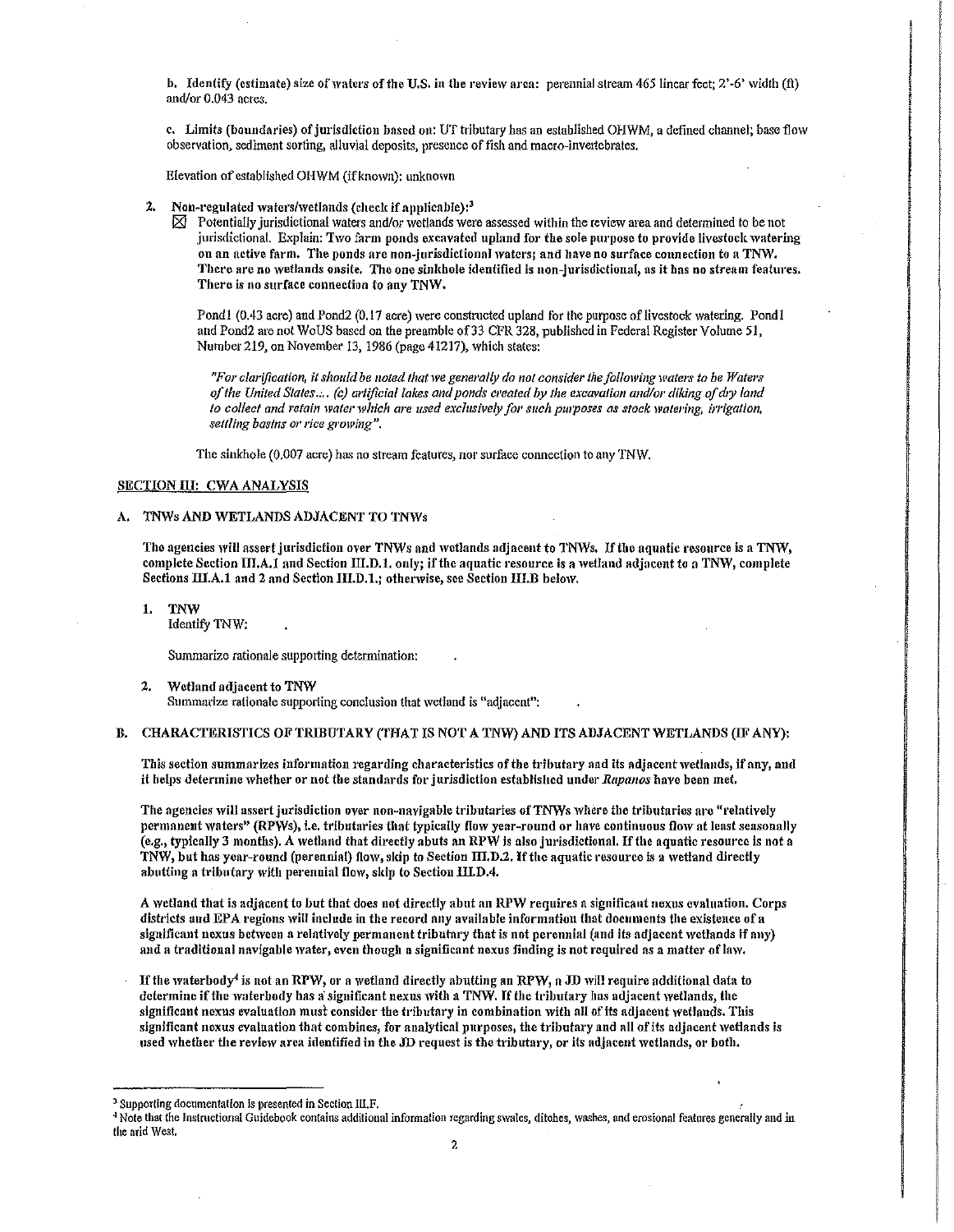If the JD covers a tributary with adjacent wetlands, complete Section III.B.1 for the tributary, Section III.B.2 for any onsite wetlauds, and Section III.B.3 for all wetlands adjacent to that tributary, both onsite and offsite. The determination whether a significant nexus exists is determined in Section III.C below,

1. Characteristics of non-TNWs that flow directly or indirectly into 'TNW

| (i) | <b>General Area Conditions:</b><br>Watershed size:<br><b>Pick List</b><br>Drainage area;<br>Pick List<br>Average annual rainfall:<br>inches<br>Average annual snowfall:<br>inches                                                                                                                                                                                                             |
|-----|-----------------------------------------------------------------------------------------------------------------------------------------------------------------------------------------------------------------------------------------------------------------------------------------------------------------------------------------------------------------------------------------------|
|     | (ii) Physical Characteristics:<br>(a) Relationship with TNW:<br>Tributary flows directly into TNW.<br>Tributary flows through Pick List tributaries before entering TNW.                                                                                                                                                                                                                      |
|     | Project waters are Pick List river miles from TNW.<br>Project waters are Pick Eist river miles from RPW.<br>Project waters are Pick List aerial (straight) miles from TNW.<br>Project waters are Pick List aerial (straight) miles from RPW.<br>Project waters cross or serve as state boundaries. Explain;<br>Identify flow route to TNW <sup>5</sup> :<br>Tributary stream order, if known: |
|     | (b) General Tributary Characteristics (check all that apply):<br>Tributary is:<br>$\Box$ Natural<br>Artificial (man-made). Explain:<br>Manipulated (man-altered). Explain:                                                                                                                                                                                                                    |
|     | Tributary properties with respect to top of bank (estimate):<br>Average width:<br>feet<br>Average depth:<br>feet<br>Average side slopes: Pick List.                                                                                                                                                                                                                                           |
|     | Primary tributary substrate composition (check all that apply):<br>Silts<br>Sands<br>Concrete<br>Cobbles<br>Gravel<br>Muck<br><b>Bedrock</b><br>Vegetation. Type/% cover:<br>$\Box$ Other. Explain:                                                                                                                                                                                           |
|     | Tributary condition/stability [e.g., highly eroding, sloughing banks]. Explain:<br>Presence of run/riffle/pool complexes. Explain:<br>Tributary geometry: Pick List<br>Tributary gradient (approximate average slope):<br>%                                                                                                                                                                   |
|     | (c) $Flow:$<br>Tributary provides for: Pick List<br>Estimate average number of flow events in review area/year: Pick List<br>Describe flow regime:<br>Other information on duration and volume:                                                                                                                                                                                               |
|     | Surface flow is: Pick List. Characteristics:                                                                                                                                                                                                                                                                                                                                                  |
|     | Subsurface flow: Pick List. Explain findings:<br>$\Box$ Dye (or other) test performed:                                                                                                                                                                                                                                                                                                        |
|     | Tributary has (check all that apply):                                                                                                                                                                                                                                                                                                                                                         |
|     | Bed and banks<br>OHWM <sup>6</sup> (check all indicators that apply):<br>clear, natural line impressed on the bank<br>the presence of litter and debris<br>$5 - 1$                                                                                                                                                                                                                            |
|     |                                                                                                                                                                                                                                                                                                                                                                                               |

 $\ddot{\phantom{a}}$ 

 $\hat{\boldsymbol{\gamma}}$ 

<sup>&</sup>lt;sup>5</sup> Flow route can be described by identifying, e.g., tributary a, which flows through the review area, to flow into tributary b, which then flows into TNW.

A natural or man-made discontinuity in the OHWM does not necessarily sever jurisdiction (e.g., where the stream temporarily flows underground, or where the OHWM has been removed by development or agricultural practices). Where there is a break in the OHWM that is. uurelated to the waterbody's flow regime (e.g., flow over a rock outcrop or through a culvert), the agencies will look for indicators of flow above and below the break.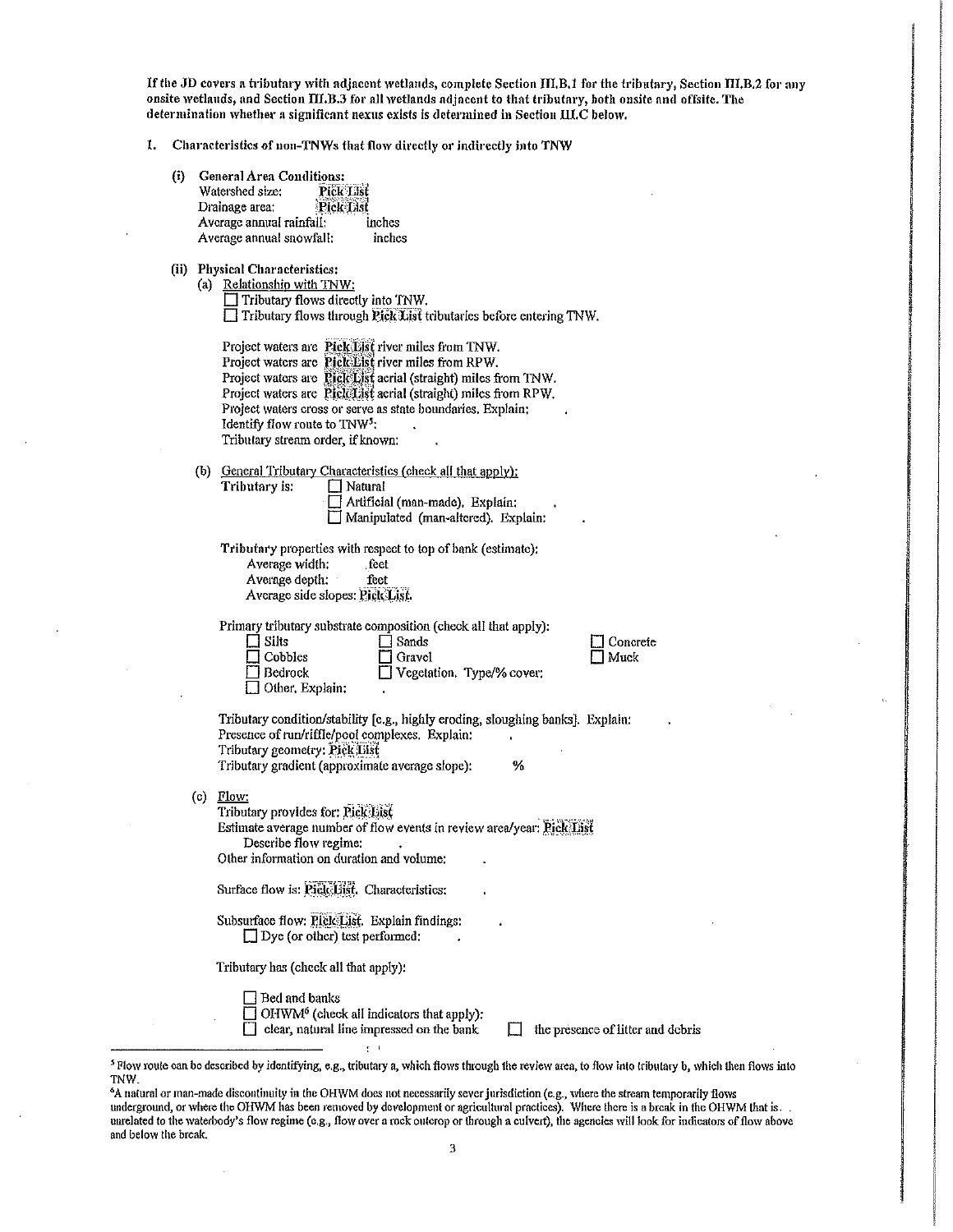|    |                                                                                                                                                                                            | changes in the character of soil<br>shelving<br>vegetation matted down, bent, or absent<br>leaf litter disturbed or washed away<br>sediment deposition<br>water staining<br>other (list):<br>Discontinuous OHWM. <sup>7</sup> Explain:                                                                                                                                                                 | destruction of terrestrial vegetation<br>the presence of wrack line<br>sediment sorting<br>scour<br>multiple observed or predicted flow events<br>abrupt change in plant community |  |  |  |  |  |
|----|--------------------------------------------------------------------------------------------------------------------------------------------------------------------------------------------|--------------------------------------------------------------------------------------------------------------------------------------------------------------------------------------------------------------------------------------------------------------------------------------------------------------------------------------------------------------------------------------------------------|------------------------------------------------------------------------------------------------------------------------------------------------------------------------------------|--|--|--|--|--|
|    |                                                                                                                                                                                            | If factors other than the OHWM were used to determine lateral extent of CWA jurisdiction (check all that apply):<br>$\Box$ High Tide Line indicated by:<br>oil or scum line along shore objects<br>fine shell or debris deposits (foreshore)<br>physical markings/characteristics<br>tidal gauges                                                                                                      | $\Box$ Mean High Water Mark indicated by:<br>survey to available datum;<br>physical markings;<br>vegetation lines/changes in vegetation types.<br>other (list):                    |  |  |  |  |  |
|    |                                                                                                                                                                                            | (iii) Chemical Characteristics:                                                                                                                                                                                                                                                                                                                                                                        |                                                                                                                                                                                    |  |  |  |  |  |
|    | Characterize tributary (e.g., water color is clear, discolored, oily film; water quality; general watershed<br>Identify specific pollutants, if known:<br>characteristics, etc.), Explain; |                                                                                                                                                                                                                                                                                                                                                                                                        |                                                                                                                                                                                    |  |  |  |  |  |
|    |                                                                                                                                                                                            | (iv) Biological Characteristics. Channel supports (check all that apply):<br>Riparian corridor. Characteristics (type, average width):<br>Wetland fringe. Characteristics:<br>Habitat for:<br>Federally Listed species. Explain findings:<br>Fish/spawn areas. Explain findings:<br>Other environmentally-sensitive species. Explain findings:<br>$\Box$ Aquatic/wildlife diversity. Explain findings: |                                                                                                                                                                                    |  |  |  |  |  |
| 2. |                                                                                                                                                                                            | Characteristics of wetlands adjacent to non-TNW that flow directly or indirectly into TNW                                                                                                                                                                                                                                                                                                              |                                                                                                                                                                                    |  |  |  |  |  |
|    | (i)                                                                                                                                                                                        | <b>Physical Characteristics:</b><br>(a) General Wetland Characteristics:<br>Properties:<br>Wetland size:<br>acres<br>Wetland type. Explain:<br>Wetland quality. Explain:<br>Project wetlands cross or serve as state boundaries. Explain:                                                                                                                                                              |                                                                                                                                                                                    |  |  |  |  |  |
|    |                                                                                                                                                                                            | (b) General Flow Relationship with Non-TNW:<br>Flow is: Pick List. Explain:                                                                                                                                                                                                                                                                                                                            |                                                                                                                                                                                    |  |  |  |  |  |
|    |                                                                                                                                                                                            | Surface flow is: Pick List<br>Characteristics:                                                                                                                                                                                                                                                                                                                                                         |                                                                                                                                                                                    |  |  |  |  |  |
|    |                                                                                                                                                                                            | Subsurface flow: Pick List. Explain findings:<br>$\Box$ Dye (or other) test performed:                                                                                                                                                                                                                                                                                                                 |                                                                                                                                                                                    |  |  |  |  |  |
|    |                                                                                                                                                                                            | (c) Wetland Adjacency Determination with Non-TNW:<br>Directly abutting<br>$\Box$ Not directly abutting<br>Discrete wetland hydrologic connection. Explain:<br>Beological connection. Explain:<br>Separated by berm/barrier. Explain:                                                                                                                                                                   |                                                                                                                                                                                    |  |  |  |  |  |
|    |                                                                                                                                                                                            | (d) Proximity (Relationship) to TNW<br>Project wetlands are Pick List river miles from TNW.<br>Project waters are Pick List aerial (straight) miles from TNW.<br>Flow is from: Pick List.<br>Estimate approximate location of wetland as within the Pick List floodplain.                                                                                                                              |                                                                                                                                                                                    |  |  |  |  |  |
|    |                                                                                                                                                                                            | (ii) Chemical Characteristics:<br>Characterize wetland system (e.g., water color is clear, brown, oil film on surface; water quality; general<br>watershed characteristics; etc.). Explain:<br>Identify specific pollutants, if known:                                                                                                                                                                 |                                                                                                                                                                                    |  |  |  |  |  |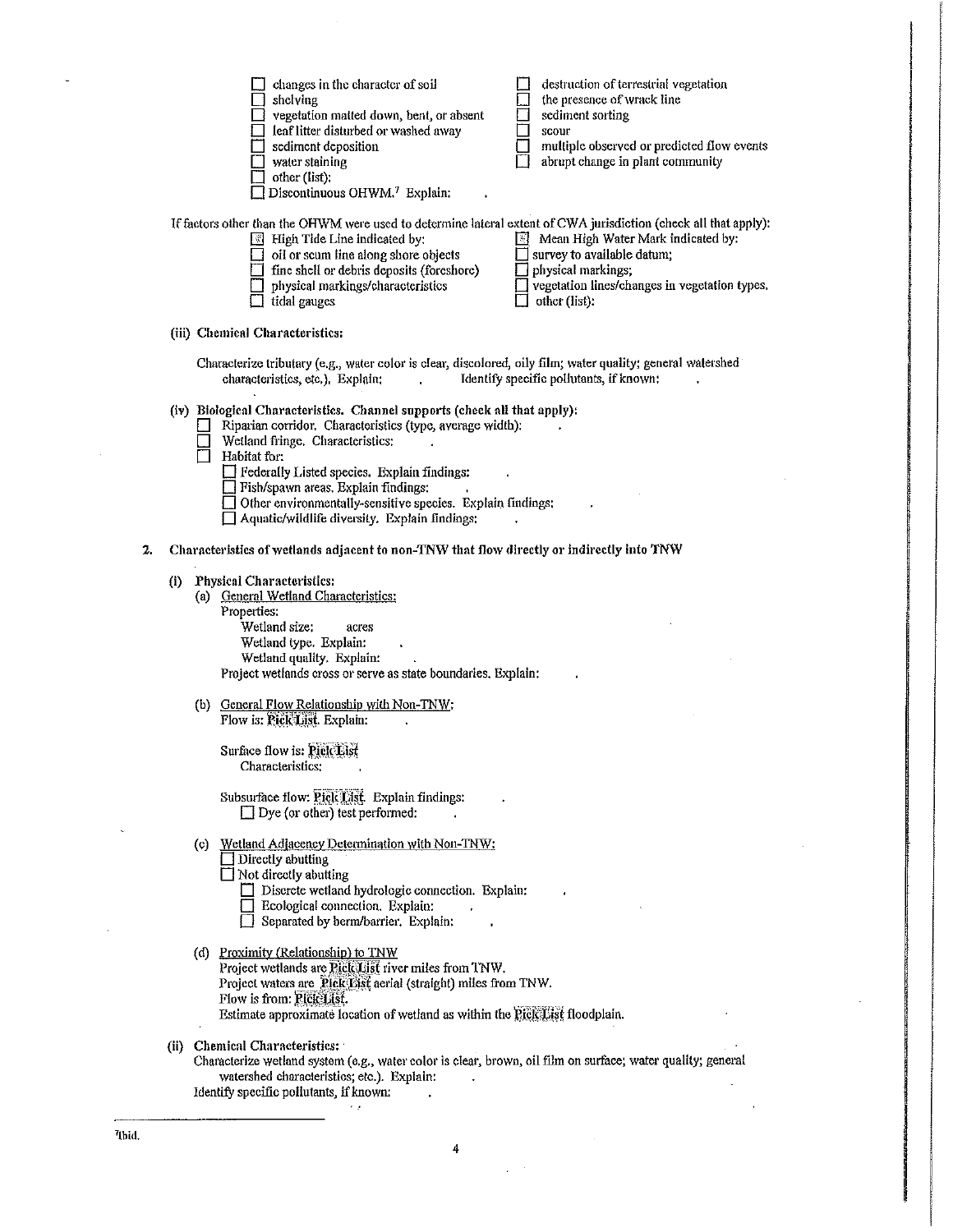(iii) Biological Characteristics. Wetland supports {check all that apply):

- $\Box$  Riparian buffer. Characteristics (type, average width):
- Vegetation type/percent cover. Explain;
- $\Box$  Habitat for:
	- D Federally Listed species. Explain findings:
	- 0 Fishfspawn areas. Explain findings:
	- □ Other environmentally-sensitive species. Explain findings:
	- $\Box$  Aquatic/wildlife diversity. Explain findings:

## 3. Characteristics of all wetlands adjacent to the tributary (if any)

| All wetland(s) being considered in the cumulative analysis: Pick List |                                                                   |                       |  |  |  |  |  |  |  |
|-----------------------------------------------------------------------|-------------------------------------------------------------------|-----------------------|--|--|--|--|--|--|--|
| Approximately (                                                       | ) acres in total are being considered in the cumulative analysis. |                       |  |  |  |  |  |  |  |
| For each wetland, specify the following:                              |                                                                   |                       |  |  |  |  |  |  |  |
| Directly abuts? (Y/N)                                                 | Size (in acres)                                                   | Directly abuts? (Y/N) |  |  |  |  |  |  |  |

Summarize overall biological, chemical and physical functions being perfonned:

# C. SIGNJFICANT NEXUS DETERMINATION

A significant nexus analysis will assess the flow characteristics and functions of the tributary itself and the functions performed by any wetlands adjacent to the tributary to detcrntine if they significantly affect the chemical, physical, and biological integrity of a TNW. For each of the following situations, a significant nexus exists if the tributary, in combination with all of its adjacent wetlands, has more than a speculative or insubstantial effect on the chemical, physical and/or biological intogrity of a TNW. Considerations rvhen evaluating significant nexus include) but are not limited to the volume, duration, and frequency of the flow of water in the tributary and its proximity to a TNW, and the functions performed by the tributary and all its adjacent wetlands. It is not appropriate to determine significant nexus based solely on any specific threshold of distance (e.g. between a tributary and its adjacent wetland or between a tributary and the TNW). Similarly, the fact an adjacent wetland lies within or outside of a floodplain is not solely determinative of significant nexus.

Size (in acres)

Draw connections between the features documented and the effects on the TNW, as identified in the *Rapanos* Guidance and discussed in the Instructional Guidebook. Factors to consider include) for example:

- Does the tributary, in combination with its adjacent wetlands (if any), have the capacity to carry pollutants or flood waters to TNWs, or to reduce the amount of pollutants or flood waters reaching a TNW?
- Does the tributary, in combination \vith its adjacent wetlands (if any), provide habitat and lifecycle support functions for fish and other species, such as feeding, nesting, spawning, or rearing young for species that are present in the TNW?
- Does the tributary, in combination with its adjacent wetlands (if any), have the capacity to transfer nutrients and organic carbon that support downstream foodwebs?
- Does the tributary, in combination with its adjacent wetlands (if any), have other relationships to the physical, chemical, or biological integrity of the TNW?

Note: the above list of considerations is not inclusive and other functions observed or known to occur should be documented below:

- 1. Significant nexus findings for non-RPW that has no adjacent wetlands and flows directly or indirectly into TNWs. Explain findings of presence or absence of significant nexus below, based on the tributary itself, then go to Section III.D:
- 2. Significant nexus findings for non-RPW and its adjacent wetlands, where the non-RPW flows directly or indirectly into TNWs. Explain findings of presence or absence of significant nexus below, based on the tributary in combination with all of its adjacent wetlands, then go to Section III.D:
- 3. Significant nexus findings for wetlands adjacent to an RPW but that do not directly abut the RPW. Explain findings of presence or absence of significant nexus below, based on the tributary in combination with all of its adjacent wetlands, then go to Section ffi.D:  $\mathcal{L}$

#### D. DETERMINATIONS OF JURISDICTIONAL FINDINGS. THE SUBJECT WATERS/WETLANDS ARE (CHE.CK ALL THAT APPLY):

1. TNWs and Adjacent Wetlands. Check all that apply and provide size estimates in review area:  $\mathbb{E}$  TNWs: linear feet width (ft), Or, acres.  $\overline{\mathbb{Z}}$  Wetlands adjacent to TNWs: acres.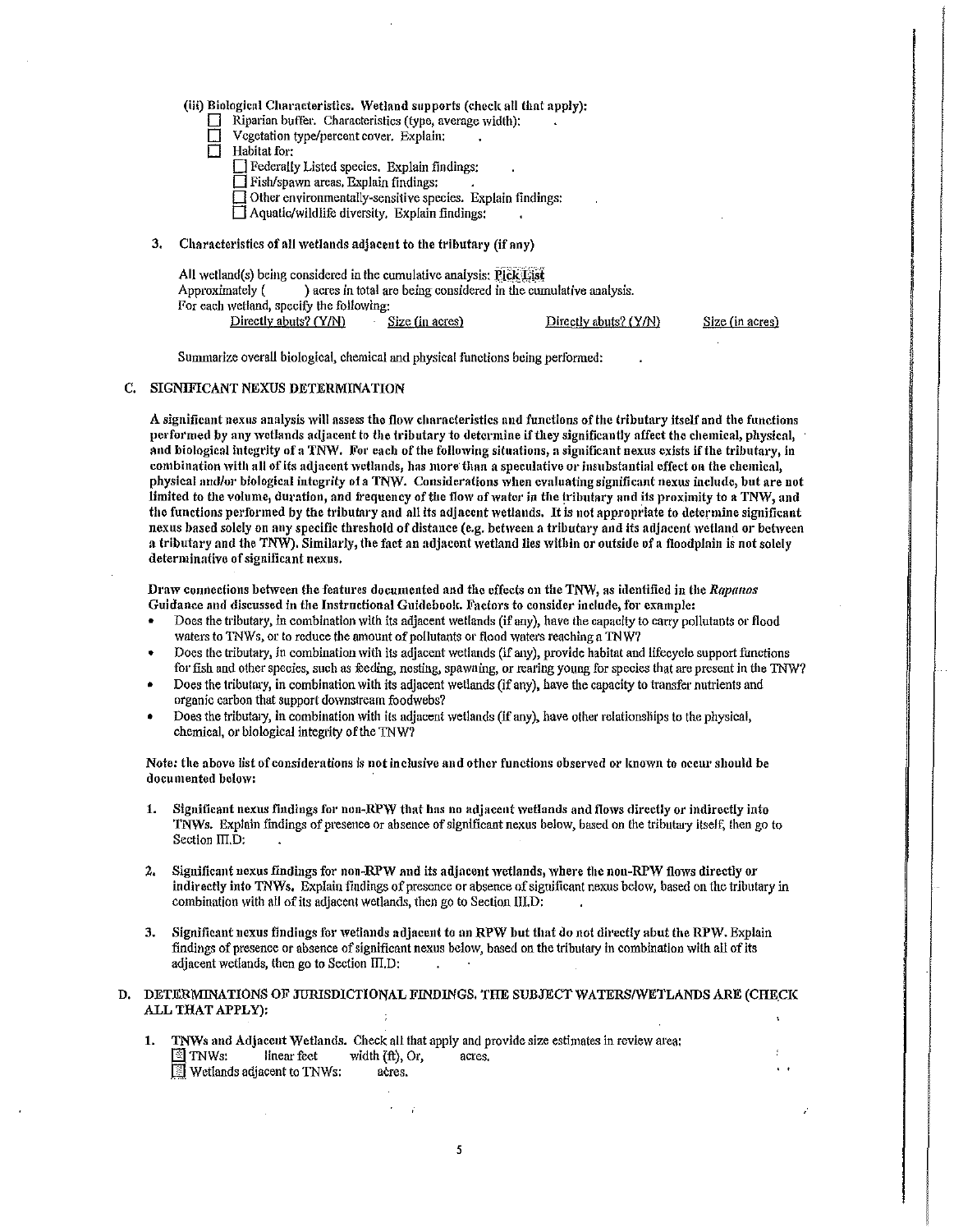- 2. RPWs that flow directly or indirectly into TNWs.
	- $\boxtimes$  Tributaries of TNWs where tributaries typically flow year-round are jurisdictional. Provide data and rationale indicating that tributary is perennial: A perennial unnamed stream crosses the properly (465' linear feet, 0.043 acre) in the southeast corner, and has surface connection to Horn Springs Branch, a tributary to Bartons Creek, a 1NW. The unnamed tributary is ajurisdictional WoUS. The stream lies within the Arrington silt loam (0~2% slopes, occasionally flooded (floodplain), is non-hydric, and occupies 5.1% of the overall property. Other soils (with no aquatic features present) make up the remaining percentages. The Corps determined this to be a jurisdictional perennial stream (a relatively permanent water) with base flow present, changes in soil/vegetation, defined bed/bank, substrate sorting, and fish/macro-invertebrates.

Additionally, based on infonnation provided by the applicant's agent, normal rainfall for the preceding months July-Oct indicated rainfall at 1.87" was normal in July, and above normal August-September, There was no rainfall 7 days prior to the site visit and water was flowing. This data was obtained from the Tennessee Valley Authority rain gauge data for the Lebanon, Tennessee area.

 $\mathbb{Z}$  Tributaries of TNW where tributaries have continuous flow "seasonally" (e.g., typically three months each year) are jurisdictional. Data supporting this conclusion is provided at Section III.B. Provide rationale indicating that tributary flows seasonally:

Provide estimates for jurisdictional waters in the review area (check all that apply):<br> $\boxed{\hat{\mathbb{S}}}$  Tributary waters: linear feet width (ft).

ILI Tributary waters: linear feet  $\frac{1}{2}$  Other non-wetland waters: act

Other non-wetland waters: acres.

- Identify type(s) of waters:
- 3. Non-RPWs<sup>8</sup> that flow directly or indirectly into TNWs.
	- Waterbody that is not a TNW or an RPW, but flows directly or indirectly into a TNW, and it has a significant nexus with a TNW is jurisdictional. Data supporting this conclusion is provided at Section III.C.

Provide estimates for jurisdictional waters within the review area (check all that apply):

- $\Box$  Tributary waters: linear feet width (ft).
- $\boxed{\color{blue}$  Other non-wetland waters: acres.
	- Identify type(s) of waters:

Wetlands directly abutting an RPW that flow directly or indirectly into TNWs.

Wetlands directly abut RPW and thus arc jurisdictional as adjacent wetlands.

- $\boxed{\phantom{1}8}$  Wetlands directly abutting an RPW where tributaries typically flow year-round. Provide data and rationale indicating that tributary *is* perennial in Section III.D,2, above. Provide rationale indicating that wetland is directly abutting an RPW:
- **I** Wetlands directly abutting an RPW where tributaries typically flow "seasonally." Provide data indicating that tributmy is seasonal in Section IlI.B and rationale in Section 111.D.2, above. Provide rationale indicating that wetland is directly abutting anRPW:

Provide acreage estimates for jurisdictional wetlands in the review area: acres.

- 5. Wetlands adjacent to but not directly nbutting an RPW that flow directly or indirectly into TNWs.
	- $\mathbb{E}$  Wetlands that do not directly abut an RPW, but when considered in combination with the tributary to which they are adjacent and 'vith similarly situated adjacent wetlands. have a significant nexus with a TNW are jurisidictional. Data supporting this conclusion is provided at Section III,C.

Provide acreage estimates for jurisdictional wetlands in the review area: acres.

- Wetlands adjacent to non-RPWs that flow directly or indirectly into TNWs.
	- [JJ Wetlands adjacent to such 'vaters, and have when considered in combination with the tributary to which they arc adjacent and with similarly situated adjacent 'vetlands, have a significant nexus with a TNW are jurisdictional. Data supporting this conclusion is provided at Section lll.C.

Provide estimates for jurisdictional wetlands in the review area: acres.

- 7. Impoundments of jurisdictional waters.<sup>9</sup>
	- As a general rule, the impoundment of a jurisdictional tributary remains jurisdictional.
	- **EXECUTE:** Demonstrate that impoundment was created from "waters of the U.S.," or

Demonstrate that water meets the criteria for one of the categories presented above (1-6), or

**E** Demonstrate that water is isolated with a nexus to commerce (see E below).

<sup>8</sup> Sce Footnote# 3.

<sup>&</sup>lt;sup>9</sup> To complete the analysis refer to the key in Section HLD.6 of the Instructional Guidebook.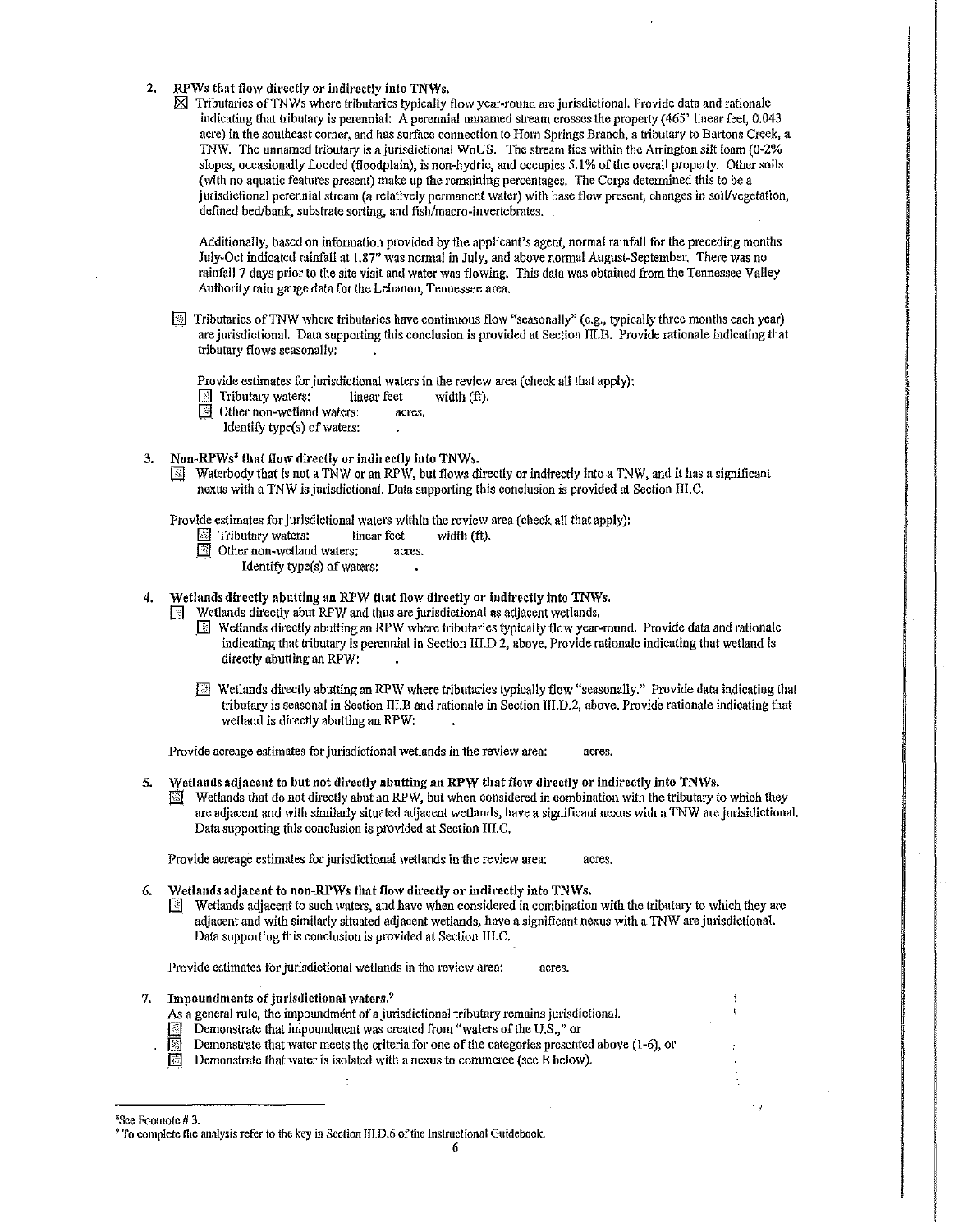- E. ISOLATED [INTERSTATE OR INTRA-STATE] WATERS, INCLUDING ISOLATED WETLANDS, THE USE, DEGRADATION OR DESTRUCTION OF WHICH COULD AFFECT INTERSTATE COMMERCE, INCLUDING ANY SUCH WATERS (CHECK ALL THAT APPLY):'° NIA
	- $\mathbb{R}$  which are or could be used by interstate or foreign travelers for recreational or other purposes.
	- $\overline{\mathbb{I}}$  from which fish or shellfish are or could be taken and sold in interstate or foreign commerce.
	-
	- which are or could be used for industrial purposes by industries in interstate commerce.<br>
	Interstate isolated waters, Explain:  $\Box$  Other factors. Explain:  $\overline{\mathbb{I}}$  Interstate isolated waters. Explain:
	- Identify water body and summarize rationale supporting determination:

Provide estimates for jurisdictional waters in the review area (check all that apply):

- [] Tributary waters:
- GI Other non-wetland waters:  $n/a$ ; Identify type(s) of waters:  $\Box$  Wetlands: 0 acres.
- F. NON-JURISDIC110NAL WATERS, INCLUDING WETLANDS (CHECK ALL THAT APPLY):
	- If potential wetlands were assessed within the review area, these areas did not meet the criteria in the 1987 Corps of Engineers Wetland Delineation Manual and/or appropriate Regional Supplements.
	- $\Box$  Review area included isolated waters with no substantial nexus to interstate (or foreign) commerce,
		- **D** Prior to the Jan 2001 Supreme Court decision in "SWANCC," the review area would have been regulated based solely on the "Migratory Bird Rule" (MBR).
	- Waters do not meet the "Significant Nexus" standard, where such a finding is required for jurisdiction. Explain:
	- $\overline{X}$  Other: (explain, if not covered above): 0.60 acres total for 2 farm ponds; and one sinkhole.

Based on available information, construction of Pond 1 (0.43 acre) and Pond 2 (0.17 acre) are active farm ponds, with no connection to WoUS.

One sinkhole (0.007 acres) is a non-jurisdictional water, not regulated by the Corps; no surface connection to TNW.

There are no wetlands.

Provide acreage estimates for non-jurisdictional waters in the review area, where the sole potential basis of jurisdiction is the MBR factors (i.e., presence of migratory birds, presence of endangered species, use of water for irrigated agriculture), using

- best professional judgment (check all that apply): N/A<br>
Mon-wetland waters (i.e., rivers, streams): linear feet<br>
Lakes/ponds: acres. Non-wetland waters (i.e., rivers, streams): linear feet width  $(f)$ .
- In Lakes/ponds: acres.<br>In Other non-wetland waters:
- **If** Other non-wetland waters: acres. List type of aquatic resource:<br>If Wetlands: acres.
- Wetlands:

Provide acreage estimates for non-jurisdictional waters in the review area that do not meet the "Significant Nexus" standard, where such a finding is required for jurisdiction (check all that apply): N/A

|  | Non-wetland waters (i.e., rivers, streams): | linear feet. | width (ft). |
|--|---------------------------------------------|--------------|-------------|
|--|---------------------------------------------|--------------|-------------|

- Lakes/ponds:
- Other non-wetland waters:

# SECTION IV: DATA SOURCES.

- A. SUPPORTING DATA. Data reviewed for JD (check all that apply checked items shall be included in case file and, where checked and requested, appropriately reference sources below):
	-
	- $\boxtimes$  Maps, plans, plots or plat submitted by or on behalf of the applicant/consultant  $\boxtimes$  Data sheets prepared/submitted by or on behalf of the applicant/consultant.
	- $\boxtimes$  Data sheets prepared/submitted by or on behalf of the applicant/consultant.<br>  $\boxtimes$  Office concurs with data sheets/delineation report. Habitat Assessment Fiel Office concurs with data sheets/delineation report. Habitat Assessment Field Data Sheet-Moderate to High Gradient Stream; Rainfall data
	- 0 Office does not concur with data sheets/delineation report,
	- Data sheets prepared by the Corps:
	- Corps navigable waters' study:
	- U.S. Geological Survey Hydrologic Atlas:<br>
	USGS NHD data.
		-
	- $\overline{\boxtimes}$  USGS 8 and 12 digit HUC maps. USGS 1:24K Quad Name Lebanon
	- <p>\n<math>\frac{18}{100}</math> U.S. Geological Survey map(s). Cite scale &amp; quad name: USGS 1:24K Quad Name Lebanon. <br/>\n ISBN 1:24K Quad Nature I dean, 1:24K Quad Nature I dean, 1:24K Quad Nature I dean, 1:24K Quad Nature I dean, 1:24K Quad Name Leban, 1:24K Quad Name Leban, 1:24K Quad Name Leban, 1:24K Quad Name Leban, 1:24K Quad Name Leban, 1:24K Quad Name Leban, 1:24K Quad Name Leban, 1:24K Quad Name Leman, 1:24K Quad Name Leman, 1:24
	- $\overline{8}$  USDA Natural Resources Conservation Service Soil Survey. Citation: 1 Dec 2017, attached,  $\overline{8}$  National wetlands inventory map(s). Cite name: USGS 1:24K Quad Name Lebanon
	- $\boxtimes$  National wetlands inventory map(s). Cite name: USGS 1:24K Quad Name Lebanon<br>State/Local wetland inventory map(s):
	- $\boxtimes$  State/Local wetland inventory map(s):<br> $\boxtimes$  FEMA/FIRM maps:
	- FEMA/FIRM maps:

<sup>&</sup>lt;sup>10</sup> Prior to asserting or declining CWA jurisdiction based solely on this category, Corps Districts will elevate the action to Corps and EPA. HQ for review consistent with the process described in the Corps/EPA Memorandum Regarding CWA Act Jurisdiction Following *Rnpanos.*